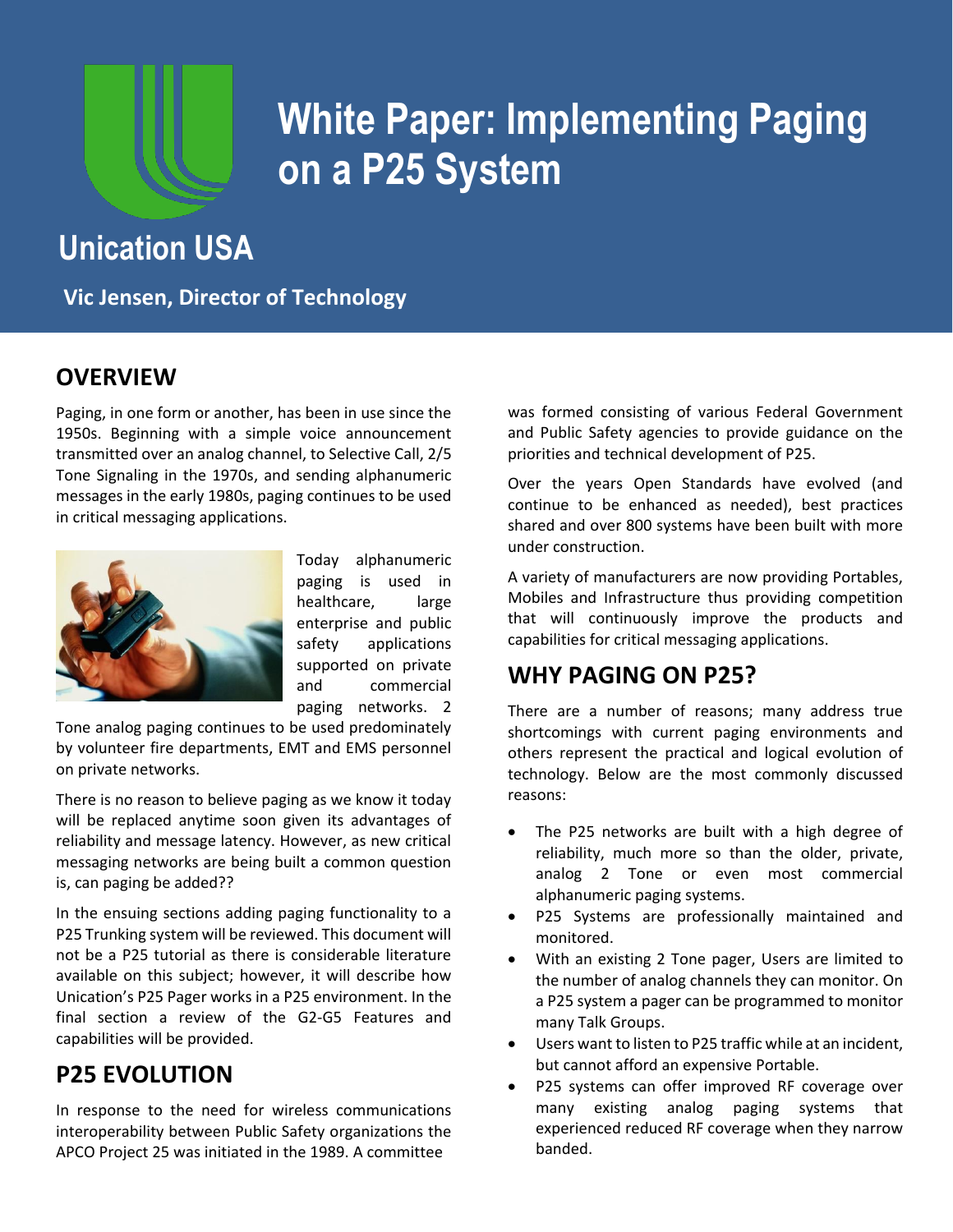

- Many Public Safety groups migrated from 2 tone voice paging to alphanumeric paging for cost and coverage reasons. However, the End Users really miss receiving, hands off, voice messages versus trying to read a message on the small display of an alphanumeric pager. Paging on a P25 System will bring back voice paging.
- The cost of migrating to P25 paging has an excellent return on investment when one considers the savings related to not maintaining, not building out current system for improved coverage or for not building a replacement 2 Tone analog paging system.
- In Appendix 1 such a cost / trade-off analysis performed by Grand Traverse, Michigan is provided.
- P25 is where the money is going and from this new products and services will follow.

## **WHAT IS PAGING ON P25?**



There are many reasons to want paging on P25, but is there a common understanding of what a P25 pager is and can do? Well, depends on who you ask.

For the First Responders, they want a P25 pager to behave like their current 2 Tone pagers. For the Dispatcher, they do not want to change their current dispatching process to accommodate a P25 pager. For the System Administrator, since there will be potentially many P25 pagers on their network they do not want it impact current system loading.

Are the above possible or are these conflicting? The good news is, all the above is possible and in the ensuing sections each will be covered.

## Can a P25 Pager Replace the Current 2- Tone Pagers?

Since the basic functionality of a 2-tone pager has not changed in almost 40 years Users have become very familiar what it does and how to use it. New products with advanced functionality cannot be complicated or divert the attention of First Responders from their primary role of saving and protecting lives. Consequently, the P25 pager must be, in its basic

operation, almost transparent in its behavior to the older technology it is replacing.

Unication spent considerable time making sure this is the case. Current 2 tone pager function modes such as Selective Call, Monitor, Priority Scan and Normal Scan are duplicated and in some function modes such as Priority Scan the User experience is much improved in a P25 environment.

In addition to the function modes being duplicated, Unication has made the control switches on top and the Selector Knob function the same as the 2-tone pager.

Received pages can have their own alert tones (or custom wav files) and the Selector Knobs can be set to allow for an audible alert or vibrate.

Paging on P25 not only duplicates the behavior and operation of a 2-tone pager, but Users will benefit from:

- Improved voice quality
- Improved RF coverage
- A large number of groups to monitor

#### Dispatching Process

To say nothing will change is inaccurate, but some changes can actually be for the better.

For example, when sending a 2 Tone page the Dispatcher must press the desired icon and wait for the 2 tones to be sent before sending the corresponding voice message. A delay in sending the voice message after Tone B of the 2 Tone ID could cause the 2 Tone pager to reset and not receive the voice message. Also, if the Dispatcher has to alert multiple teams the 2 Tone IDs are then grouped and sent sequentially followed by the voice message. The consequence of this is that the first team receiving their 2 tone ID must hear all other 2 Tone IDs before the voice message.

With a P25 pager the Dispatcher will depress the appropriate icon and can begin speaking immediately. This is much simpler for the Dispatcher and reduces probability of the team missing the voice message. Also, depending on the Console, when the situation requires multiple teams the Dispatcher can create a Multi-select and begin speaking immediately after it is sent. All teams will receive the message at the same time.

Depending on the Console network interface there may be other considerations and this will be reviewed in a later section.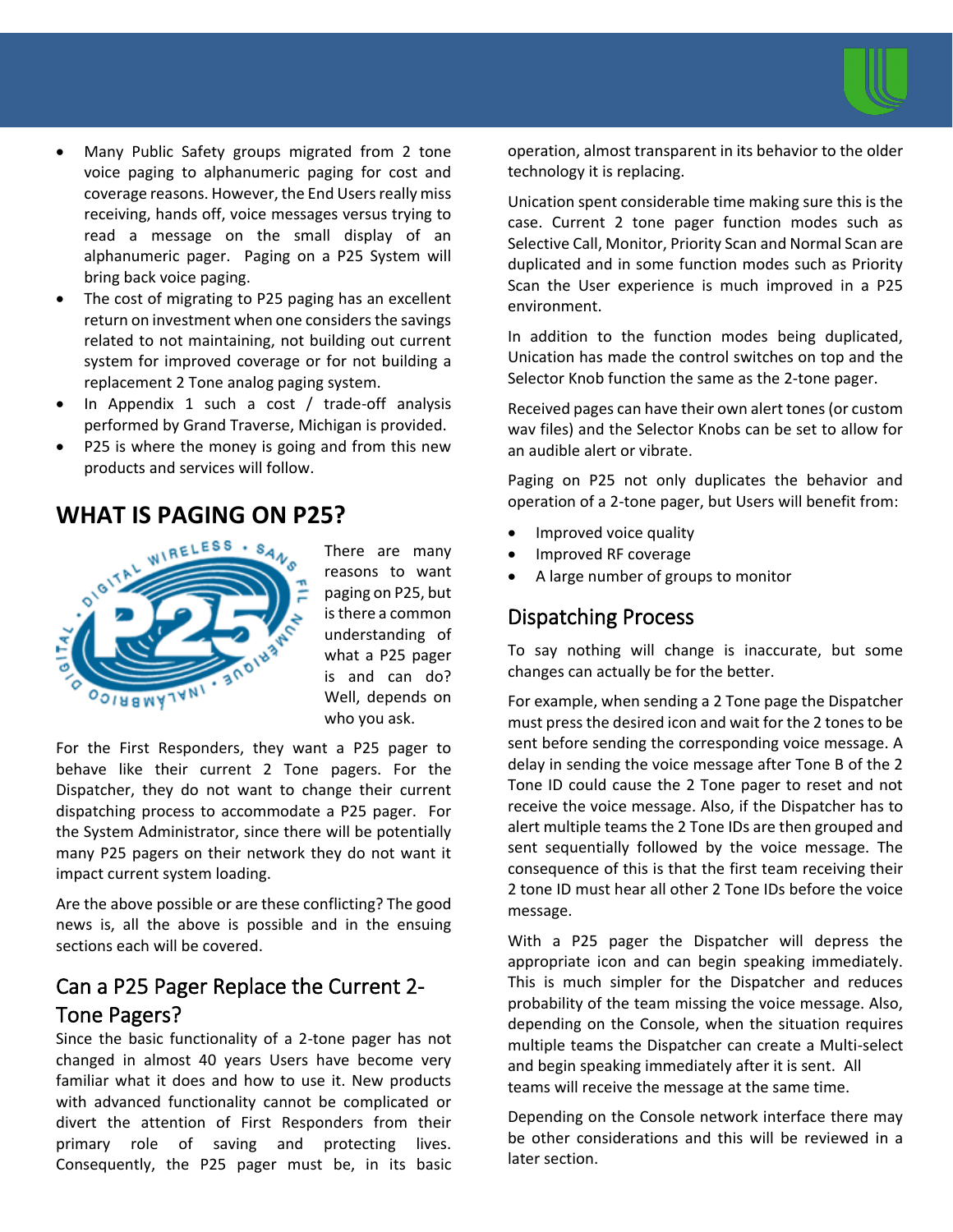

### System Administrator Concerns

When someone says they are going to add hundreds if not thousands of pagers to a P25 network understandably this will raise a red flag to the System Administrator.

Two important clarifications will assuage their concerns:

- Unication's P25 pager does not register nor affiliate on the Network. This means traffic will not follow the pager as it moves throughout the network. This is critical for Sites that have a limited number of Traffic Channels.
- A pager is a "one to many" transmission and a dispatch message is typically 10- 15 seconds. This should not impact a vast majority of the systems unless the P25 Site has only one Traffic Channel (very unlikely). Michigan and Ohio, first to adopt Unication's P25 Pager technology, have considerable empirical data that confirms the impact has been minimal.

## **HOW DOES THE UNICATION PAGER WORK ON A P25 SYSTEM?**

The pager is a P25 compliant, receive only device, meaning, it does not register or affiliate on the Network. There are multiple ways the pager can be configured on the P25 system depending on the application. The Unication pager can use TGIDs, Call Alerts and/or QCII Tones digitized over P25. Each approach has its "Pros" and "Cons" and must be evaluated accordingly. In the following paragraphs, each of these methods are reviewed.

**TGIDs-** Whereas a 2-Tone pager is programmed with 2- Tone or Long Tone IDs the pager can be programmed to use TGIDs (Talk Group IDs). Select TGIDs can be designated as "Paging" TGIDs meaning once decoded the pager will emit an alert tone and store the associated message. In addition to "paging" TGIDs it can be programmed to monitor one or more TAC or Interoperable TGIDs on a Selector Knob basis.

In a P25 System, TGIDs are affiliated to a specific Site, but System Administrators can configure their system to "Force" TGIDs to Critical Sites thus allowing for a larger geographical RF coverage for pager Users.

The System Administrator will then assign the "paging" TGIDs to specific Sites (or Simulcast Zone) over which they will be transmitted. These "paging" TGIDs are newly

assigned TGIDs and are only used for transmitting short dispatch messages. Although the P25 Specification allows for up to 65K TGIDs Systems may be limited to a smaller number due to licensing, sub-system allocation reasons or concerns of running out of TGIDs.

The pager is then programmed for the "paging" TGID and any TAC or Interoperable TGIDs which will be monitored. It is also programmed with the System information (WACN/System ID) and Site information (RFSS, Site IDs and their associated Control Channels).

#### *How does it alert?*

The pager is programmed with the target system information and TGIDs. Paging TGIDs are ones that are dispatched initiated and these can be programmed for unique alerting tones (or customized wav files). When the pager detects the paging TGID it will do two things; it will begin storing the voice message and at the same time begin alerting for a specified (by the programming software for 1 to 4 seconds) period of time. Once the alert duration has expired the pager will begin playing the received voice message from the beginning.

#### *How does it Monitor TAC or other Interoperable TGIDs?*

Each selector knob setting can be assigned one or more TGIDs. If selector knob setting 1 is configured for a "paging" TGID and other types of TGIDs the pager will always prioritize the "paging" TGID (if the P25 System supports Priority). At the end of the paging message the pager will monitor other programmed TGIDs for activity and play the transmissions.

#### **PROS AND CONS**

#### **On a positive side:**

- 1. There are 65K TGIDs defined in P25
- 2. Efficient from a Dispatching Standpoint
- 3. Resource efficient when Multi-selects are used (i.e., 1 voice channel versus many when multiple TGIDs are to be sent for an incident)
- 4. Prioritization of Paging TGIDs is possible
- 5. Forcing to Critical Sites allows for improved RF Coverage

#### **From a negative standpoint:**

- 1. Number of TGIDs may be limited due to licensing, allocation or anticipated growth,
- 2. For Wireless Console applications where a Control Station or Mobile radio provides system access additional Stations/mobile radios may be required.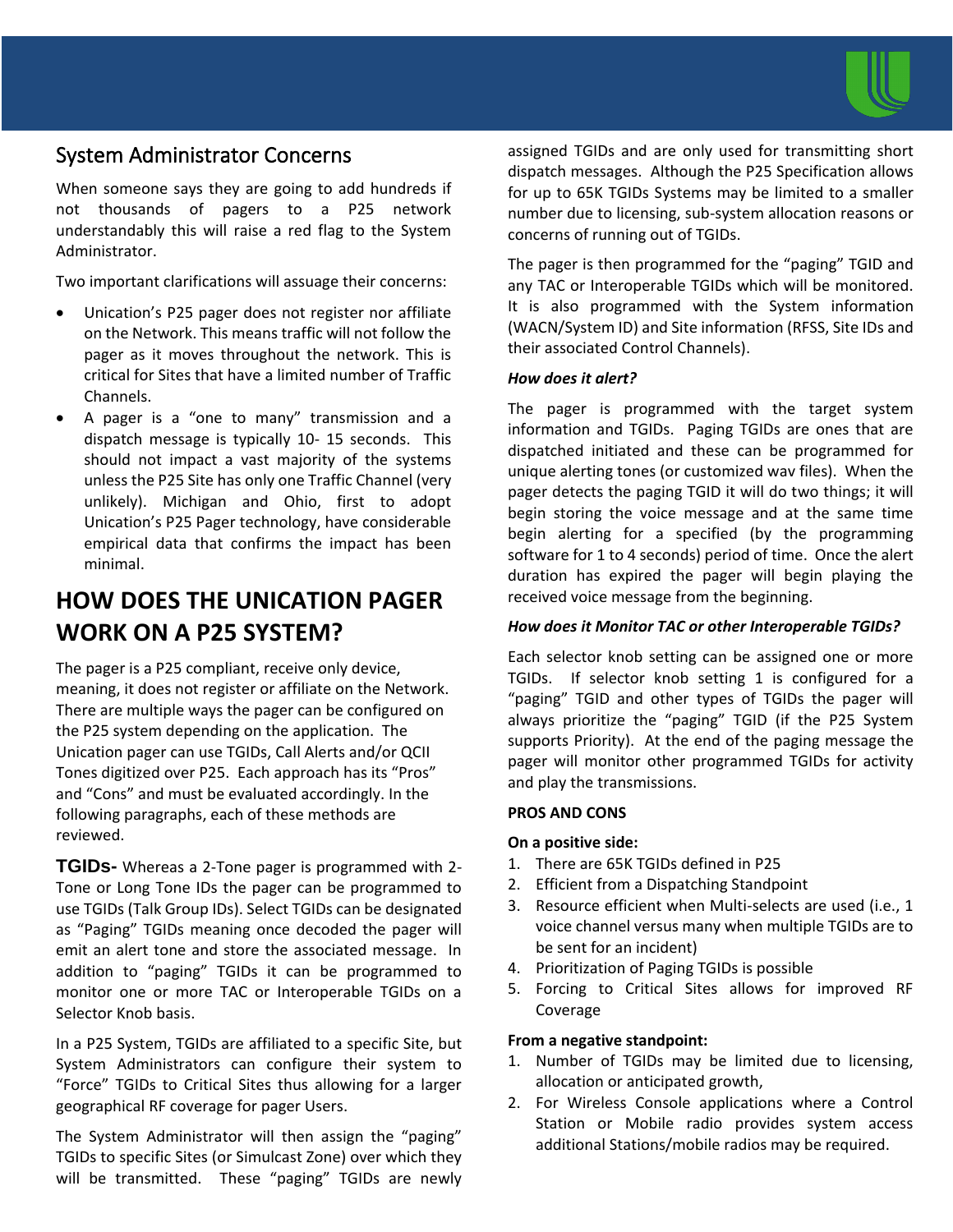

**Call Alerts-** There are applications where Fire Stations have a Control Station that receives a Dispatch generated Call Alert. The Control Station upon detecting the Call Alert enables a Siren or other alerting method. Then, over a common TGID, the Dispatch message is sent. In such applications, it has been requested that the Fire Team be alerted with this Call Alert and listen to the message on the defined TGID, with the Unication pager this is possible. In fact, the pager can be programmed for multiple Call Alerts in situations where other Station alerts are to be monitored. The important point to remember is the Unication pager does not transmit, it only monitors so it can be programmed for multiple SUIDs.

#### *How Does It Alert?*

The pager is programmed for the appropriate SUID and the desired Alerting Tone is selected. Upon receiving the Call Alert, the pager will emit the desired Alerting Tone. After a period, when the TGID is detected the pager will begin playing and storing the received message.

#### *How does it Monitor TAC or other Interoperable TGIDS?*

The pager is muted until a Call Alert is received. Once it is detected the pager "reverts" to the TGID assigned for the Call Alert's associated message. The pager can monitor other TGID generated traffic by switching to another Selector Knob setting on the pager.

#### **PROS AND CONS**

#### **On the positive side:**

- 1. Pagers can integrate seamlessly into an existing application.
- 2. No change in the Dispatching process
- 3. Pagers will shadow the SUID

#### **From a negative standpoint:**

- 1. Pager Users must be in the same coverage area as the Control Station
- 2. There is no SUID priority therefore to ensure a specific Call Alert is not missed it should be the only one programmed for that Selector Knob setting.

**QCII Over P25-** This feature is supported by several Portable radio manufacturers and now the Unication G2- G5 Pagers. From a Dispatching process, it is similar to sending 2 tone IDs over an analog RF Channel, but in this case the 2 tone IDs are digitized and sent over a TGID.

#### *How Does It Alert?*

The received TGID is decoded and if a programmed 2 tone ID is detected the pager will alert and play back and store the associated Dispatch generated voice message.

#### *How Does it Monitor TAC or Other Interoperable TGIDs?*

If the System supports TGID Priority the pager can be set up to monitor select TGIDs along with the TGID the 2 tone IDs are transmitted over. Alternatively, the pager can be configured for a Selective Call with Revert Mode, a mode that is supported by the current 2 tone only pagers, where the pager is mute until its 2 tone ID is detected on the Dispatch TGID and then it will play the Dispatch initiated message followed by activity on programmed TAC TGIDs.

#### **PROS AND CONS**

#### **On the positive side:**

- 1. Minimizes the use of TGIDs
- 2. Seamlessly integrates into current Dispatching operations

#### **On the negative side**

- 1. Stacked 2 tone IDs can take time to transmit (just like current analog paging)
- 2. For wireless console applications, another Control Station may be required.
- 3. Requires a unique 2 tone set (unique tone set is supported by Console Encoders).

## **WHAT DOES IT TAKE TO GET STARTED?**

The good news is no one has added Sites or made major Infrastructure investments just to add paging. Any investments made at the system level have benefited Portable and Mobile Radio Users in addition to paging Users. However, there are some due diligence activities that are recommended.

a. Most P25 Systems are designed for Mobile Radio coverage and when paging is added the RF characteristics of the pager's receiver must be factored into the propagation tool in order to determine the "On Street" and "In Building" coverage. It is possible that BDAs may be needed for "In Building" coverage, but again, this will also benefit Portable Radio Users as well.

b. Once the above is done the Administrator can map the Paging TGIDs to specific Sites/Zones to provide the End Users appropriate RF coverage.

c. Perform field testing to verify coverage and monitor traffic impacts.

d. Review current policies such as fees and programming processes. Some Administrators charge a one-time programming fee and allow Users to program their own pagers.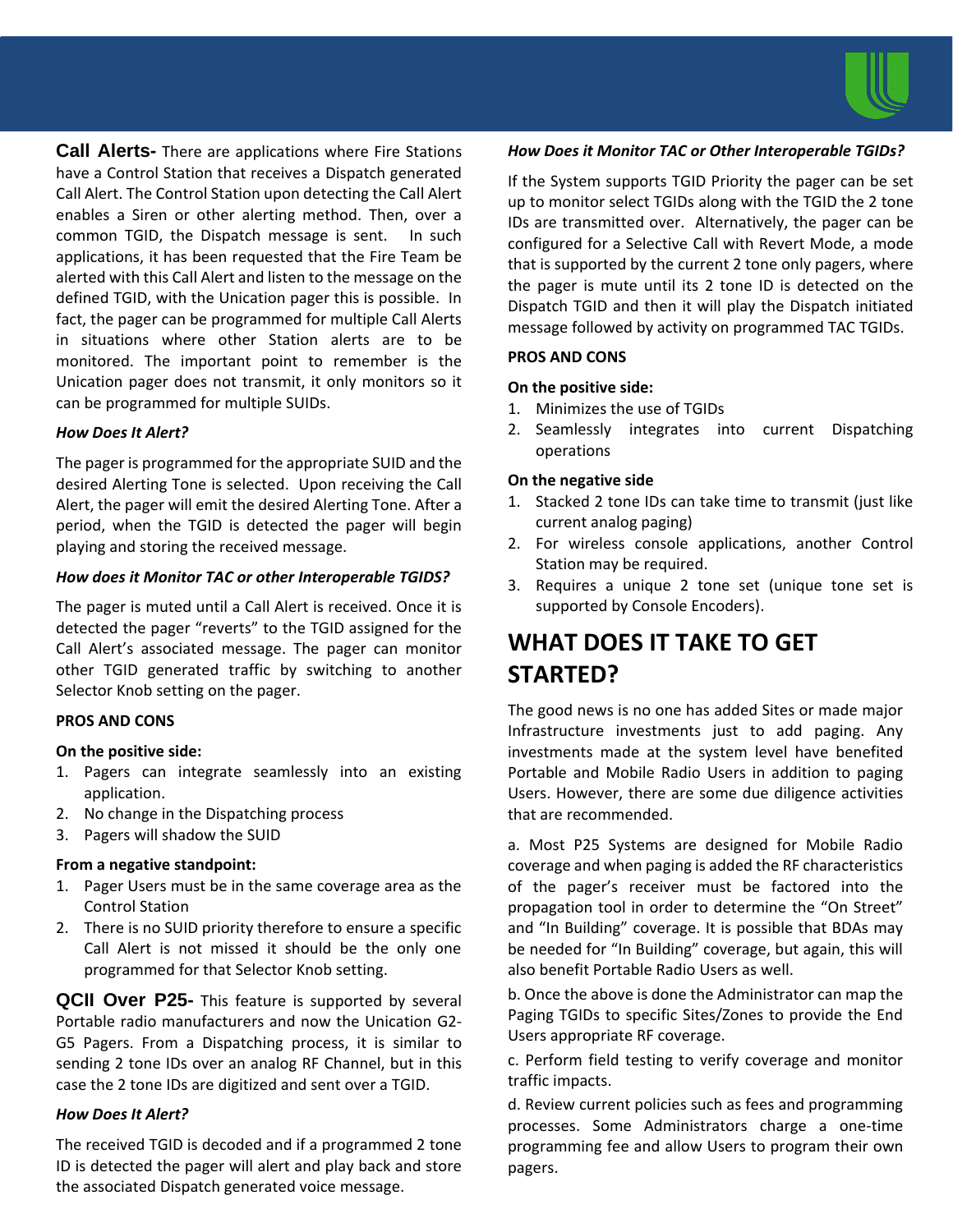

e. Get with 911 Dispatch Center managers to discuss changes that may be required in the Dispatching process. Of all the activities mentioned so far, this is the most important. There will be changes required, most for the better, but resistance to change may be the biggest hurdle.

Also, as mentioned earlier, the nature of the Console interface to the System (Wireless or IP) may require different solutions and this is reviewed in a later section.

f. Do a soft rollout. As with any new service or product it is best to "crawl" before "running". Select a beta test group and use their feedback to make improvements in the pager's programming (e.g., behavior, site coverage, etc.) and overall paging process.

## **Wireless or IP Connected Consoles?**

The Consoles and their network interface can have a significant impact on the integration of paging.

Larger Dispatch Centers typically have IP connected Consoles and, although these Consoles can be very expensive, they have some significant advantages. Briefly:

- Examples are the Motorola MCC 7500 and Harris Maestro
- IP Interconnected to RFSS
- In some cases, they can interface to a Control Station for wireless access
- The CSSI or Ec interface supports Multi-select commands for efficient use of Traffic Channels
- Multiple TGIDs can be accessed and, through the RFSS, be directed to single or multiple Sites throughout the System.
- However, sending "Paging" TGIDs may be limited by TGIDs available (SW licensing or System allocations) or icon space on the Console display

Smaller Centers typically use Consoles interfacing with Control Stations (radios) for System interconnection and are, therefore, considered wireless. Briefly:

- Examples are the Avtec Scout and Zetron MAX
- Less expensive than the Motorola 7500 or Harris Maestro
- IP/Tone Remote/Direct Interconnected to Control Station(s)
- A Control Station affiliates a TGID to the area
- Some Control Stations support multiple TGIDs (selectable)
- Each TGID to be sent uses a Control Station
- The number of TGIDs to be sent simultaneously is limited by the number of Control Stations

Regardless of whether the Dispatch Center uses Wireless or IP connected Consoles it is imperative that the

Directors of these Centers get involved and participate in the planning process to integrate paging.

## **Brief Overview of the G-Series Capabilities**

Unication offers single band models (G2 & G4) in VHF, UHF and 700-800MHz, and dual band models (G3 & G5) in VHF/UHF, VHF/700-800MHz, and UHF/700-800MHz. The models & operating frequency ranges for these products are listed below:

#### **G2 P25 Voice Pager**

VHF 136-174MHz UHF 380-430MHz UHF 400-470MHz UHF 450-512MHz

#### G3 P25 Voice Pager

- **A.** VHF 136-174MHz & UHF 380-430MHz
- **B.** VHF 136-174MHz & UHF 400-470MHz
- **C.** VHF 136-174MHz & UHF 450-512MHz

#### **G4 P25 Voice Pager**

**D.** 763-776MHz & 851-870MHz

#### **G5 Dual Band P25 Voice Pager**

- **E.** VHF 136-174MHz & 700/800MHz
- **F.** UHF 380-430MHz & 700/800MHz
- **G.** UHF 400-470MHz & 700/800MHz
- **H.** UHF 450-512MHz & 700/800MHz

The following are the features for all models:

- P25 Conventional is supported in all bands
- P25 Phase I & Phase II Trunking is supported in all bands
- 2 Tone, 5 Tone, MDC 1200 are supported in all bands
- Supports multiple Signaling (e.g., P25T and 2 Tone) Types on a Selector Knob basis
- Supports 32 Zones (8 Selector Knob positions per Zone and each can be configured)
- 32 minutes of received voice messages
- 32 minutes of personal voice memo messages
- Integrated Bluetooth
- IP67 Rated: Waterproof, Dustproof (Submersible up to 3 feet for 30 Minutes)
- Software Defined
- Micro USB port for Charging and Programming
- Unication provides the programming software at no charge and periodically provides Product Software Updates to our Dealer network.